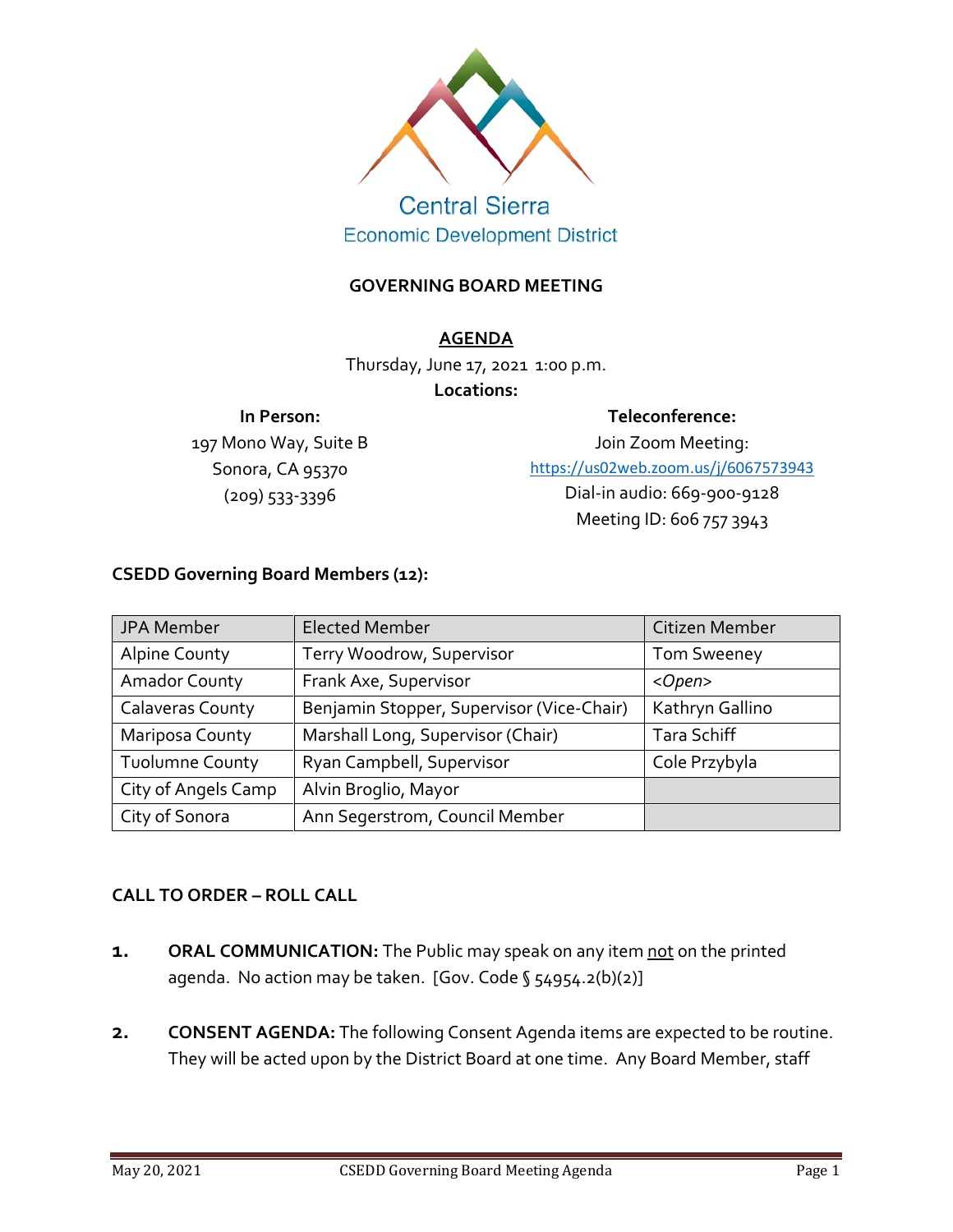member or interested person may request that any Consent items be removed for discussion.

a. Approval of the Minutes of the May 20, 2021 meeting of the CSEDD Governing Board

## **3. ACTION ITEMS:**

a. None

## **4. INFORMATION/DISCUSSION ITEMS:**

- a. Regional broadband initiative (Cole Przybyla)
- b. Board member topics of interest

## **5. NEXT MEETING(S):**

a. 2021 meeting dates (all at 9:30 AM) Aug. 19; Nov. 18

#### **6. ADJOURN**

In accordance with the American with Disabilities Act, if you need special assistance (i.e. auxiliary aids or services) in order to participate in this public meeting, please contact the Administrative Assistant of Mother Lode Job Training (MLJT) at 209-588-1150. Notification 48 hours prior to the start of the meeting will enable the Administrative Assistant to make reasonable accommodations to ensure accessibility to this meeting.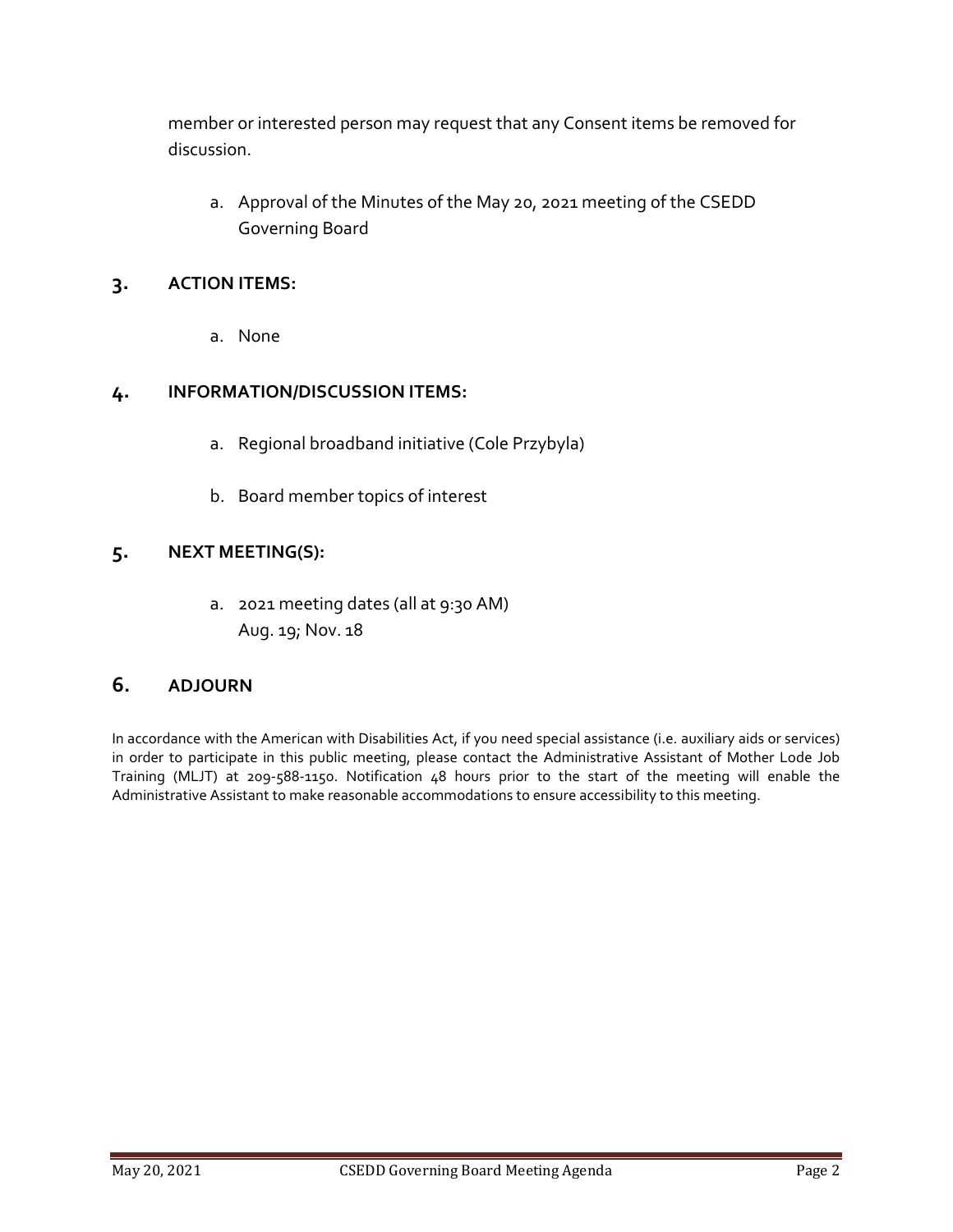

**Economic Development District** 

#### **GOVERNING BOARD MEETING**

#### **MINUTES**

Thursday, May 20, 2021 9:30 a.m.

**Location (Teleconference only):** Join Zoom Meeting: <https://us02web.zoom.us/j/6067573943> Dial-in audio: 669-900-9128 Meeting ID: 606 757 3943

#### **CSEDD Governing Board Members (12):**

| JPA Member                         | <b>Member Name</b>             | Present | Absent |
|------------------------------------|--------------------------------|---------|--------|
| <b>Alpine County Supervisor</b>    | Terry Woodrow                  | X       |        |
| Alpine County Citizen Member       | <b>Tom Sweeney</b>             |         | X      |
| <b>Amador County Supervisor</b>    | Frank Axe                      | X       |        |
| <b>Calaveras County Supervisor</b> | Benjamin Stopper (Vice-Chair)  | X       |        |
| Calaveras County Citizen Member    | Kathyn Gallino                 | X       |        |
| <b>Mariposa County Supervisor</b>  | Marshall Long (Chair)          | X       |        |
| Mariposa County Citizen Member     | <b>Tara Schiff</b>             | X       |        |
| <b>Tuolumne County Supervisor</b>  | Ryan Campbell                  | X       |        |
| Tuolumne County Citizen Member     | Cole Przybyla                  | X       |        |
| City of Angels Camp                | Alvin Broglio, Mayor           | X       |        |
| City of Sonora                     | Ann Segerstrom, Council Member | X       |        |

**Guests:** Kim Holland (Amador County), Courtney Copeland (RCAC), Jen Herndon (Angels Camp City Council), Roy Anderson (Beck Group), Derek Kirk (GO-BIZ), Stan Keasling (RCAC), Alicia Vennos (Mono County)

#### **CALL TO ORDER – ROLL CALL**

**1. ORAL COMMUNICATION:** 

*None*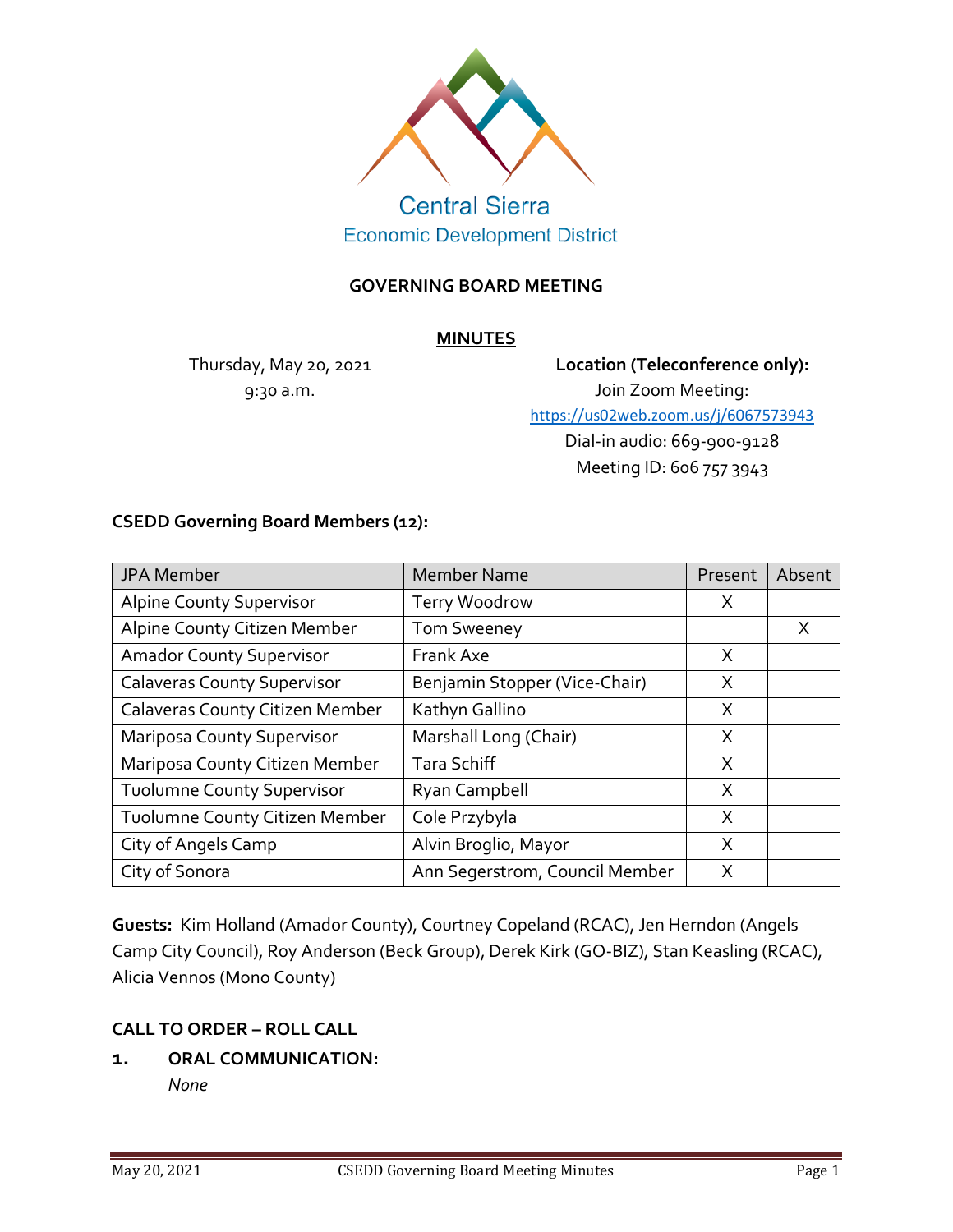- **2. CONSENT AGENDA:** The following Consent Agenda items are expected to be routine. They will be acted upon by the District Board at one time. Any Board Member, staff member or interested person may request that any Consent items be removed for discussion.
	- a. Approval of the Minutes of the February 18, 2021 meeting of the CSEDD Governing Board *Minutes approved. (M) T. Schiff, (S) B. Stopper, ayes carried, 1 absent.*

## **3. ACTION ITEMS:**

- a. Approve Mother Lode Job Training entering into contract with RCAC for up to \$20,000 to administer a Sierra Nevada Revolving Loan Fund benefitting CSEDD businesses *Contract with RCAC for up to \$20,000 to administer a Sierra Nevada Revolving Loan Fund benefitting CSEDD businesses approved. (M) B. Stopper, (S) F. Axe, ayes carried, 1 absent, 1 abstained.*
- b. Approve publishing an RFP up to  $$80K$ , for a contractor to write CSEDD's 4year CEDS (pursuant to CSEDD securing a Short-Term Planning grant) *Publishing of an RFP up to \$80K, for a contractor to write CSEDD's 4-year CEDS approved. (M) F. Axe, (S) K. Gallino, ayes carried, 1 absent.*
- c. Approve the intent to add Mono County as an  $8<sup>th</sup>$  member to the CSEDD JPA, subject to ratification of  $5$  (2/3) of the current 7 members' elected bodies *Intent to add Mono County as an 8th member to the CSEDD JPA approved. (M) B. Stopper, (S) T. Woodrow, ayes carried, 1 absent.*

## **4. INFORMATION/DISCUSSION ITEMS:**

- a. Status of USDA Rural Business Development Grant Biomass feasibility study *Beck Group gave a progress report and results of May 3-7 site visits. Roy notified the board that Beck Group is on track to finish by the July deadline. He also shared that he has met with each of the counties and visited existing sites. Next steps include picking 1-2 businesses to develop.*
- b. GO-Biz update for Central Sierra Derek Kirk (Regional Business Development Specialist) to report on state budget revisions, strategic initiatives, Central Sierra road trip